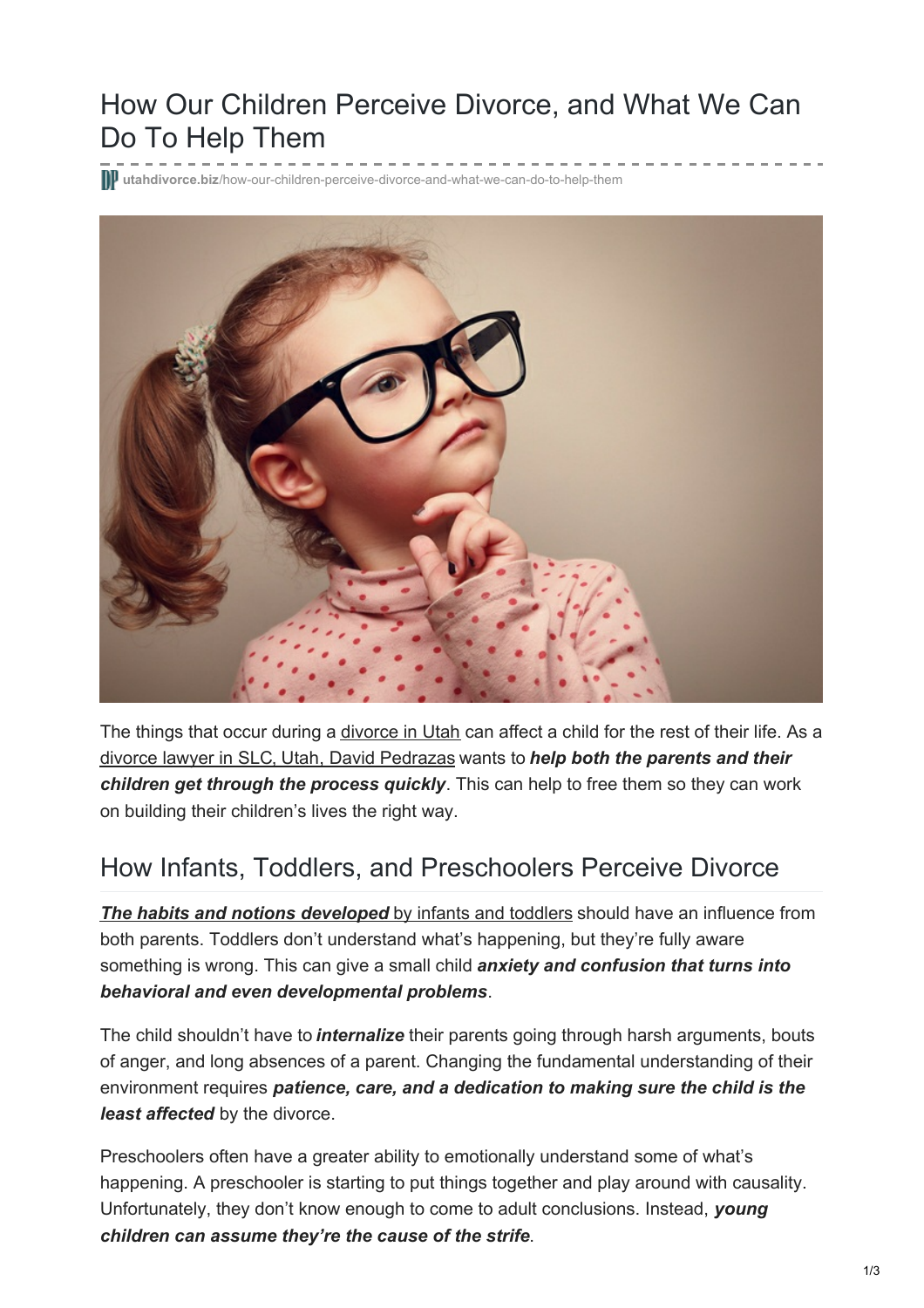## How Grade Schoolers Perceive Divorce

*Building confidence is a key part of these years, and it's possible to tear that confidence down during a [divorce](https://utahdivorce.biz/divorce-attorney-utah)*. Of course, parents don't do this purposefully, but it can still happen. During the grade school years, children also have even more capacity for understanding what's happening.

Unfortunately, that understanding has flaws, which can lead to harmful conclusions. Unlike the preschool years, those conclusions can have a lot more emotional depth. For example, *a child can go from thinking it's their fault, to thinking one of their parents doesn't care about them*.

All the adult stuff [occurring](https://utahdivorce.biz/6-tips-help-school-age-child-cope-divorce/) can make a child feel [isolated](https://utahdivorce.biz/6-tips-help-school-age-child-cope-divorce/) and alone. A child shouldn't have to choose sides. *Both parents must make it abundantly clear they are there and will be there for their child*.

#### How Teenagers Perceive Divorce

Teenagers are going through the wild changes and emotions of [adolescence.](https://utahdivorce.biz/6-important-ways-help-teenager-divorce/) You can see changes in a teen that point out issues stemming from the divorce. Look for signs such as:

- **Abrupt changes to mood, behavior, and personality**
- **Specifically seeking isolation rather than speaking to parents**
- **Anger and confrontational behavior**

Teenagers can also attempt to *shoulder the blame* for the divorce. They can feel they're the reason for it and act accordingly. Alternatively, they can feel the divorce is the reason for *their own issues*, and rail against that.

Teenagers and young adults tend to *internalize the feelings* they develop during a divorce. For example, *a teen may feel that people they love will always leave them*. They can feel as if relationships are pointless because they always end badly. These internalizations can follow them for the rest of their lives.

### How We Can Help Our Children Perceive Divorce Differently

Parents can ease the [transition](https://utahdivorce.biz/five-things-remember-co-parent/) and help children adjust to the new normal while *minimizing the impact* the divorce will have on their child's life. A child needs:

- *To maintain a relationship with both parents*
- *To have the ability to talk openly with their parents about what's going on and how they feel*
- *To have as little change to their routine as possible*

Between the two parents, it's possible to minimize the [divorce's](https://utahdivorce.biz/co-parenting-new-years-resolutions-2018/) effect. *Working together on what's best for the child should remain a priority outside of [everything](https://utahdivorce.biz/) else*. At the Law Office of David [Pedrazas,](https://utahdivorce.biz/Aggressive-Compassionate-Representation.shtml) David is a Salt Lake City, Utah divorce attorney with years of